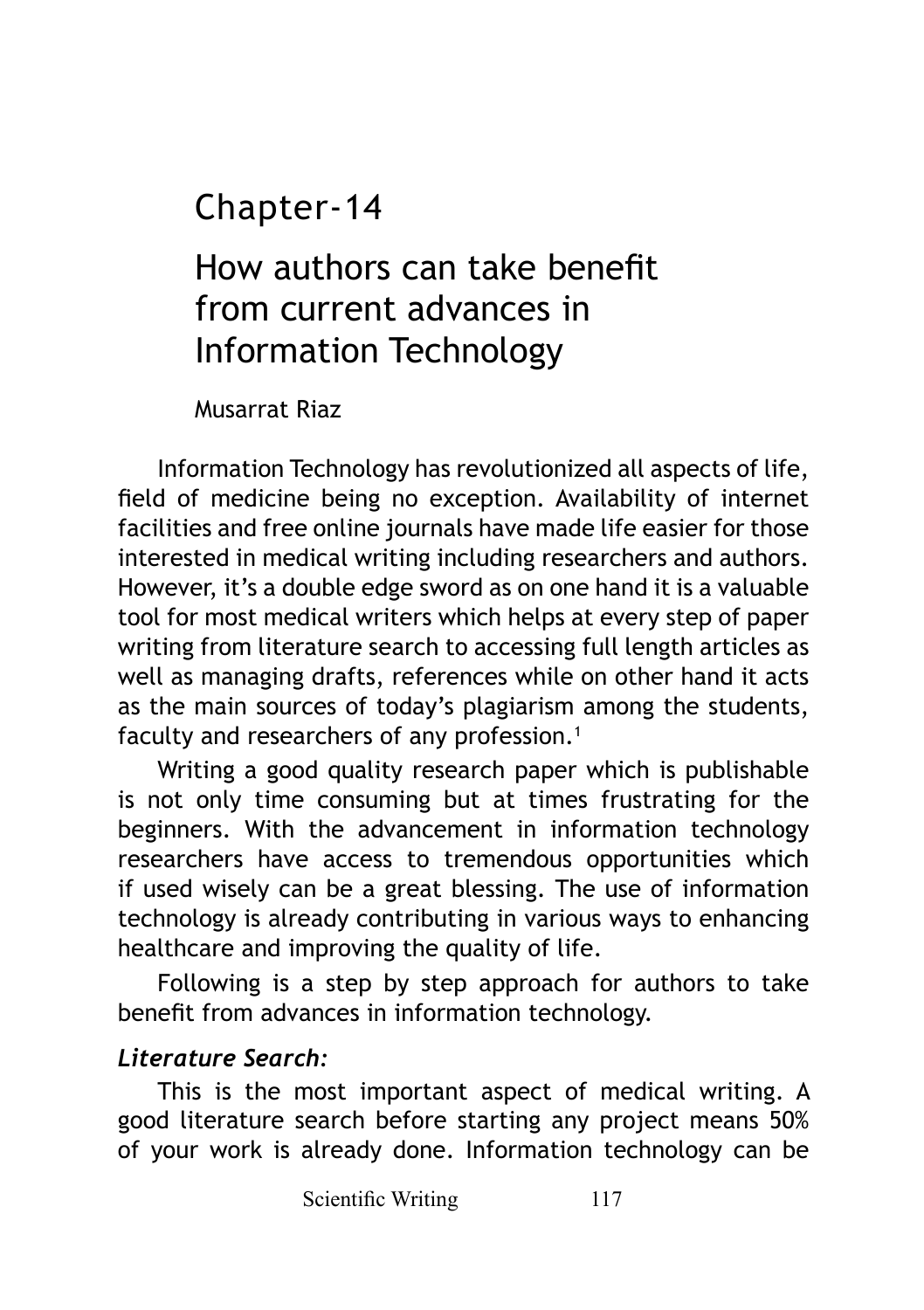of valuable help in this regard. After having chosen your topic and audience, start by checking the literature and downloading relevant papers in order to compile the background information related to selected topic. Many good quality manuscripts can be rejected if important relevant articles are not cited. Therefore, credible databases should be thoroughly searched before writing a paper.

Some of the important online databases, libraries and catalogues are:<sup>2</sup>

- **•** MEDLINE/PubMed
- **•** Excerpta Medica/EMBASE
- **•** Scopus
- **•** Google Scholar
- **•** Thomson Reuters' Web of Science
- **•** Cochrane Library
- **•** Database of Abstracts and Reviews of Effectiveness (DARE)
- **•** Cumulative Index to Nursing and Allied Health Literature (CINAHL)

MEDLINE is the National Library of Medicine (NLM) journal citation database. It provides more than 23 million references to biomedical and life sciences journal articles and includes citations from more than 5,600 scholarly journals published around the world. $3$ 

In the Medline each reference to the medical literature is indexed under a controlled vocabulary called medical subject headings (MeSH). These MeSH terms acts as a key to search the medical and dental literature.

Effective use of MEDLINE database can be difficult and frustrating for the beginners as large number of articles are retrieved by simple searches. However using MeSH terms with certain limiting words like publication type or date is helpful in getting the desired articles. Similarly clicking the link to "Related Articles" will enable the searcher to collect large number of relevant articles which otherwise might have been missed.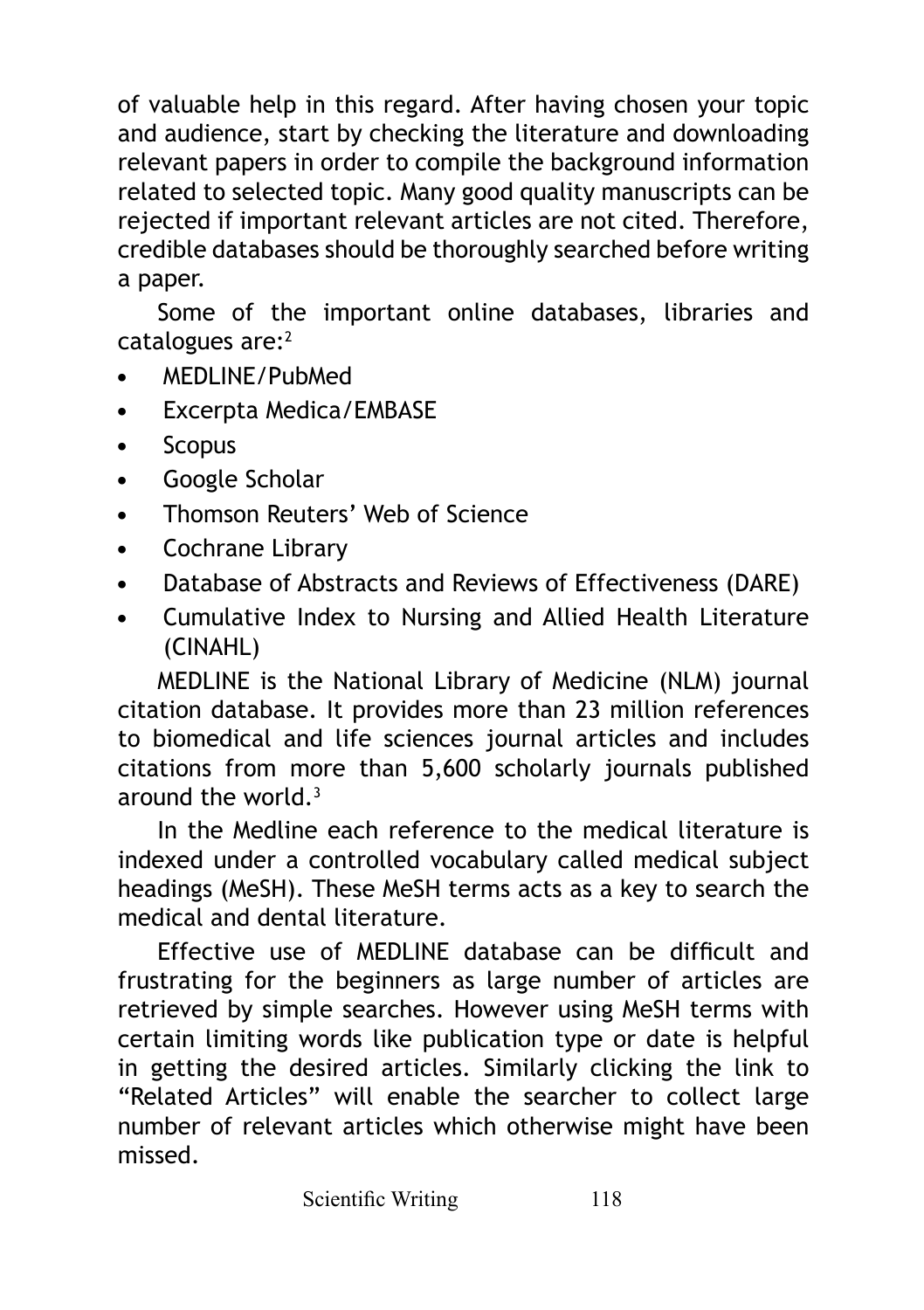**PubMed** has more than 26 million references including the MEDLINE database plus in-process citations, "Ahead of Print" citations that precede the article's final publication in a MEDLINE indexed journal. Citations to author manuscripts of articles published by NIH-funded researchers and Citations for the majority of books available on the NCBI Bookshelf are also available. PubMed citations often include links to the fulltext article on the publishers' Web sites and/or in PMC and the Bookshelf.

**• PubMed Central (PMC)** While PubMed contains only the abstracts and related links to articles, PMC contains fulltext biomedical and life sciences journal articles. Therefore it saves a lot of valuable time if you can find your desired article on PMC.3

## *Google Scholar:*

Google Scholar is another freely accessible web search engine which contains the full text of scholarly articles on a wide variety of subjects. Literature across an array of publishing formats and disciplines is available on this site. It includes most of the peer reviewed online journals in addition to books, Theses and Dissertations. This search engine is a valuable tool for writers to accomplish their task.

### *Pakmedinet.com:*

Pakmedinet is Pakistan's largest online Medical Database containing Research articles published in Pakistani Medical Journals. Pakmedinet also provides FREE help regarding reference search and biostatistics. It serves as a good source of retrieving information regarding local published data from Pakistan.<sup>4</sup>

### *Statistics and information technology:*

Good statistical analysis can make or break the original article. While it is extremely important to involve an experienced statistician before initiating a project, some basic statistics can be performed by authors if they familiarize themselves with the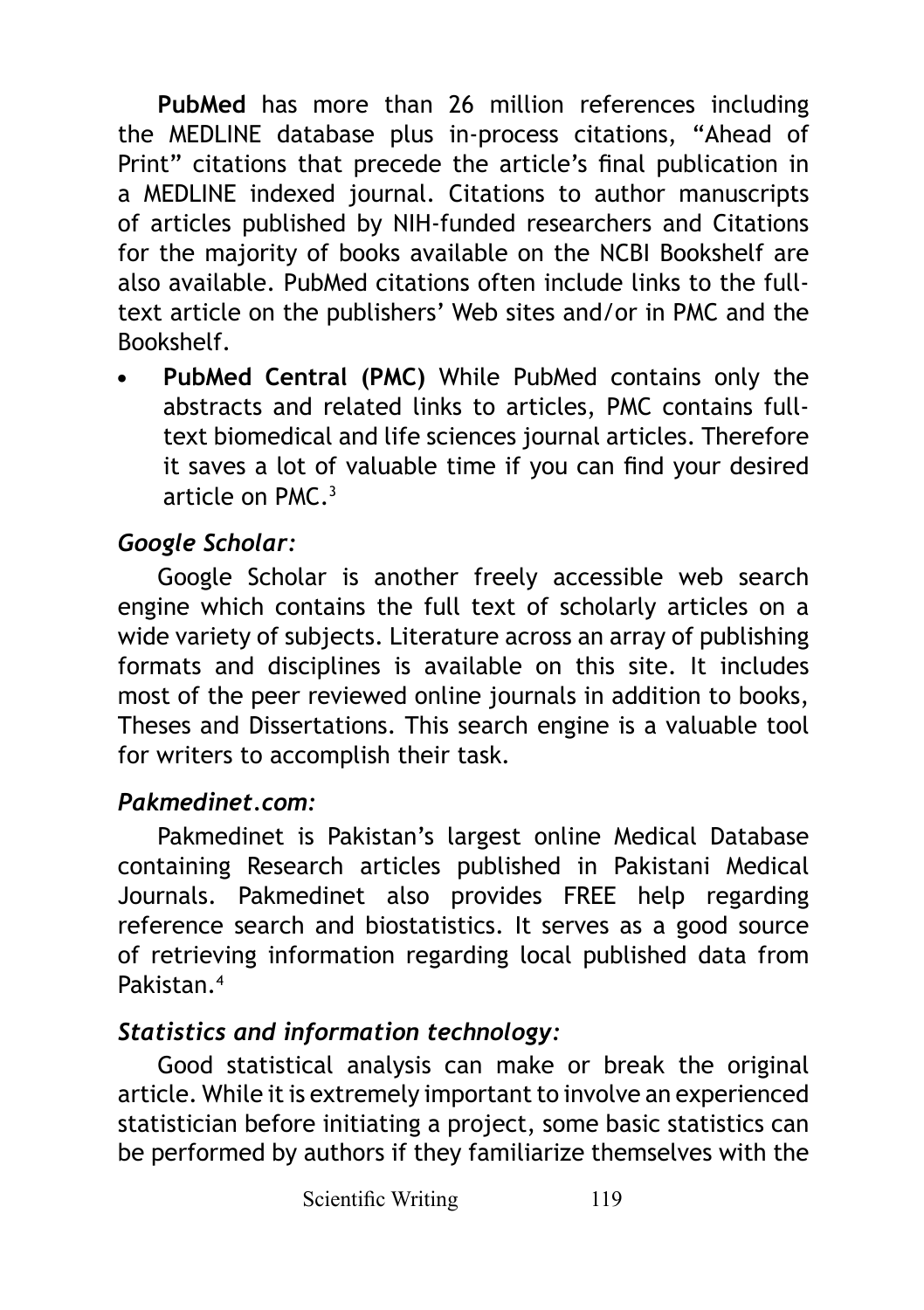basics of statistics. Various online tools are available which can be extremely helpful, the most commonly used software's are discussed here.

## *1. SPSS Statistics*

It is a widely used software package for statistical analysis. The software name originally stood for **Statistical Package for the Social Sciences (SPSS).** It is a very useful tool for ordinary researchers to do their own statistical analysis. Additionally, data management (case selection, file reshaping, creating derived data) and data documentation are added advantages.

# *2. Nvivo*

Nvivo is another qualitative data analysis software for researchers working on Windows and Mac operating systems. It needs some practice before writers can effectively use this.

# *Plagiarism and information technology:*

The World Association of Medical Editors defines plagiarism as - "the use of others published and unpublished ideas or words (or other intellectual property) without attribution or permission, and presenting them as new and original rather than derived from an existing source."<sup>5</sup>

All authors must be aware that plagiarism is considered as one of the most serious forms of publication misconduct and is one of the major reasons for article rejection and retraction by any journal.

# *Detection of Plagiarism:*

All the ethical writers must check for the unintentional plagiarism and text duplication by using plagiarism detection software before submitting to any journal. Good reviewers also use plagiarism detection tools in order to avoid false publication practice by both intentional and unintentional authors. In instances where plagiarism is not detected during review process, the editors of the journal finalize the fate of the article based on the extent of plagiarism by using powerful plagiarism detection software.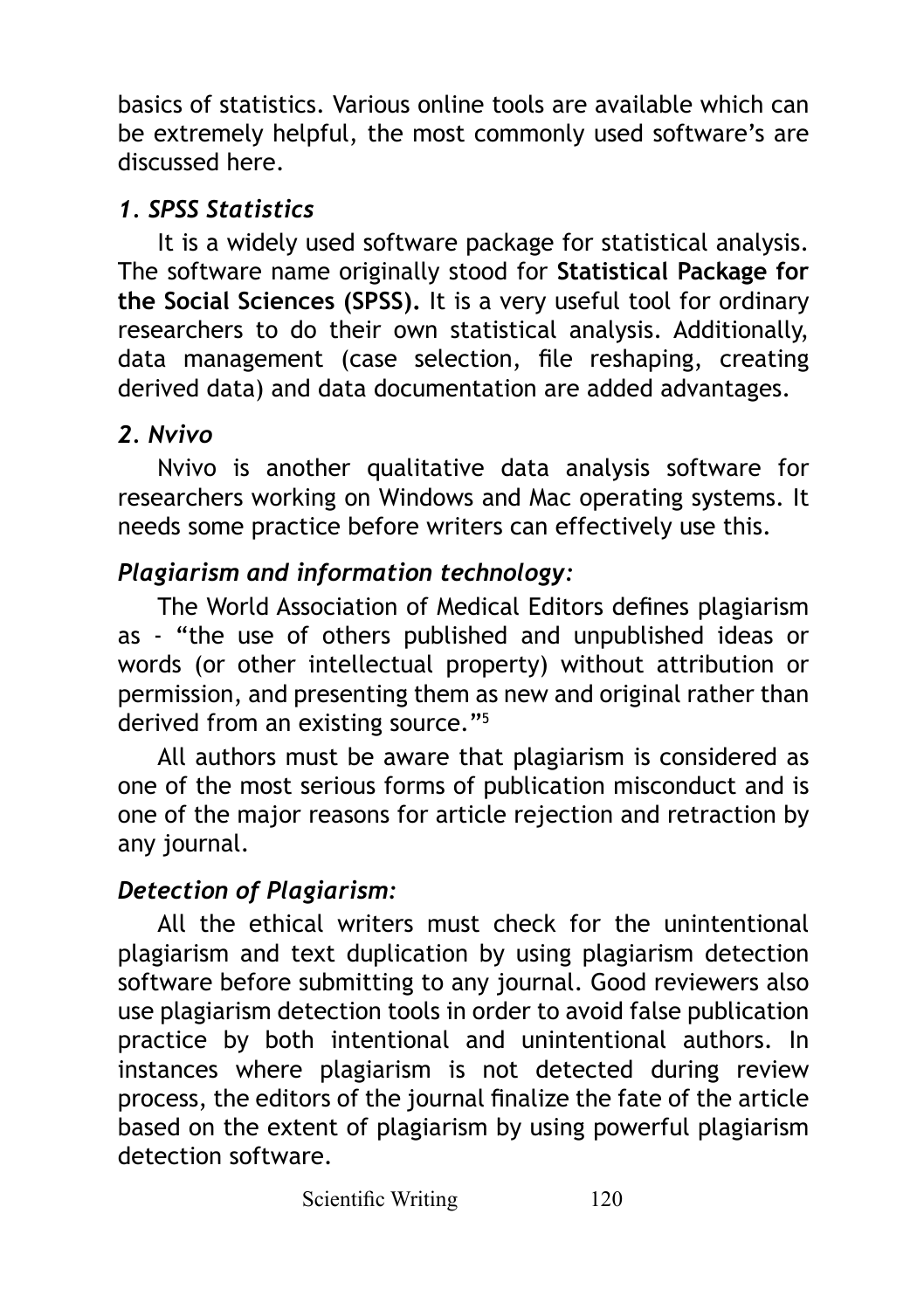The following are few freely as well as commercially available online plagiarism detection tools which helps in screening for matching text in the article submitted by the authors.<sup>6</sup>

- 1 Cross Check™
- 2. http://www.ithenticate.com
- 3. https://turnitin.com/static/index
- 4. Viper (http://www.scanmyessay.com/plagiarism-free software)
- 5. Software like eTBLAST
- 6. SafeAssign™
- 7. WCopyFind™
- 8. http://www.checkforplagiarism.net
- 9. http://www.grammarly.com
- 10. Sometimes simple Google Search also helps in detecting plagiarism.

## *Reference management software:*

Reference writing is a skill that few authors are capable of doing. The correct citation of references is mandatory not only to achieve scientific credibility but also to acknowledge the work done by previous authors in order to avoid plagiarism. Incorrect reference writing is another reason for an article rejection. Now a days various software's are easily available which helps in properly writing and managing references. They are easy to use and saves a lot of time.

Many commercial, and free citation management programs are available. Some of them are listed as:

- **•** EndNote (www.endnote.com),
- **•** Mendeley (www.mendeley.com)
- **•** RefWorks (www.refworks.com), and
- **•** Papers (www.mekentosj.com),
- **•** Zotero (www.zotero.org),

Two of the commonly used reference management software are **Mendeley** and **EndNote**.<sup>7</sup>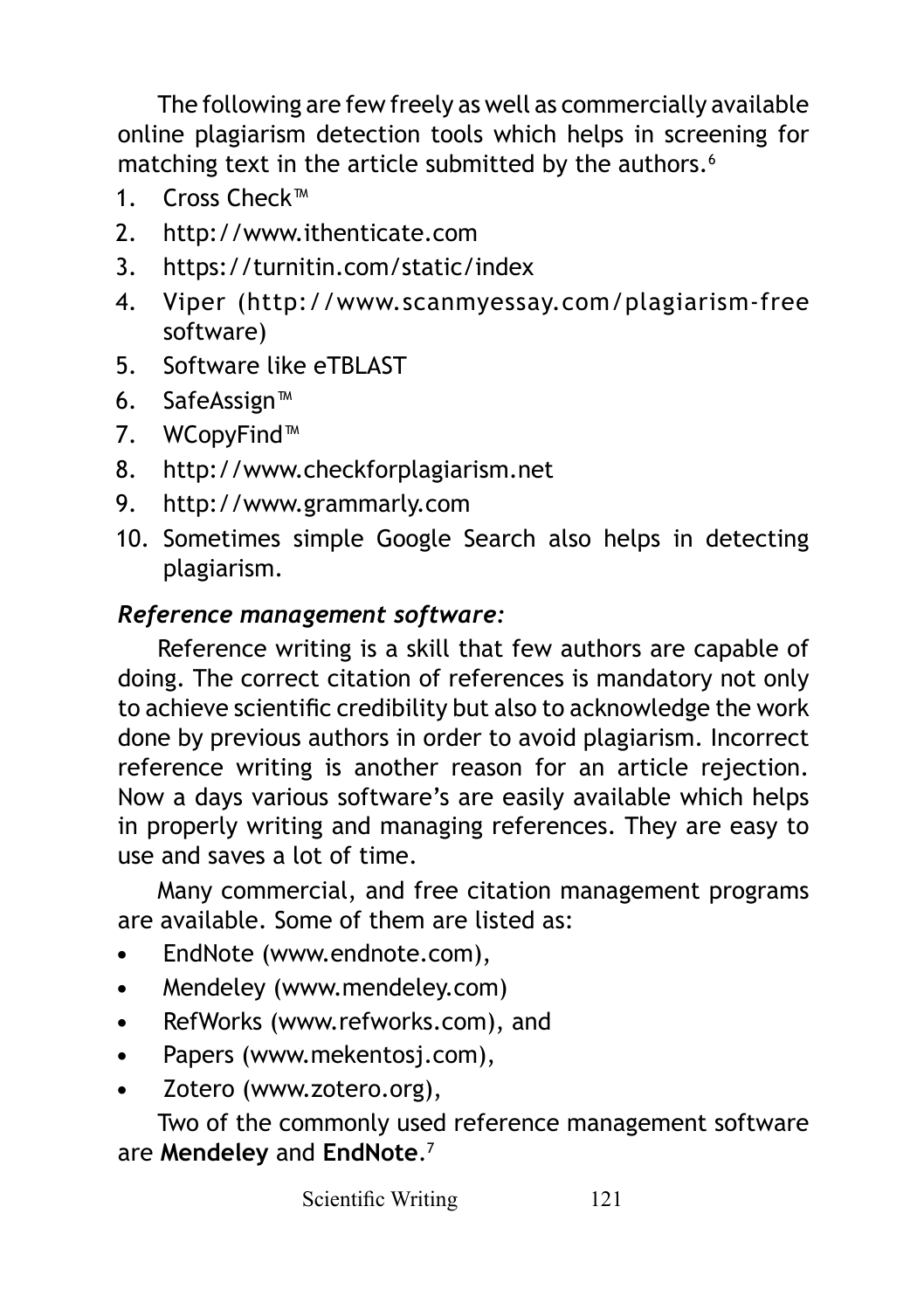## *EndNote:*

EndNote is a software program that can be purchased online for personal or institutional use. There are two versions available, EndNote Desktop (for Windows and Mac operating systems) and EndNote Web which is internet based. After installing this program users can build their own reference libraries and can create personal database by downloading batches of references from various search engines like Medline or Google scholar. An important feature of Endnote is Cite While You Write (CWYW) module in which authors can simply paste the reference in the manuscript while writing and Endnote will scan the article and will place the citations accordingly as per selected writing style and a list of references will be created at the end of manuscript. However as it does not support mobile technologies and requires the use of more than one program which are some of the disadvantages.

### *Mendeley:*

Mendeley is another commonly used program for references management. Basic program can be downloaded for free from internet. It provides >1 gigabyte (GB) storage space. Unlike Endnote Mendeley Desktop used in personal computers and Mendeley Web which is its internet based program are not separated from each other. Mendeley desktop runs on windows, Mac and Linux. Automatic extraction of metadata from PDF papers and full text search across papers is an added advantage. Additionally Import of documents and research papers from external website like PubMed, Google scholar etc. is also possible.

Thus effective use of citation management programs will result in accurate compilation, documentation and management of references in the manuscript to be published. These tools will find and retrieve references quickly and make it easy to record the reference completely including author's name, title of article, year of publication, journal name, volume, page numbers etc.